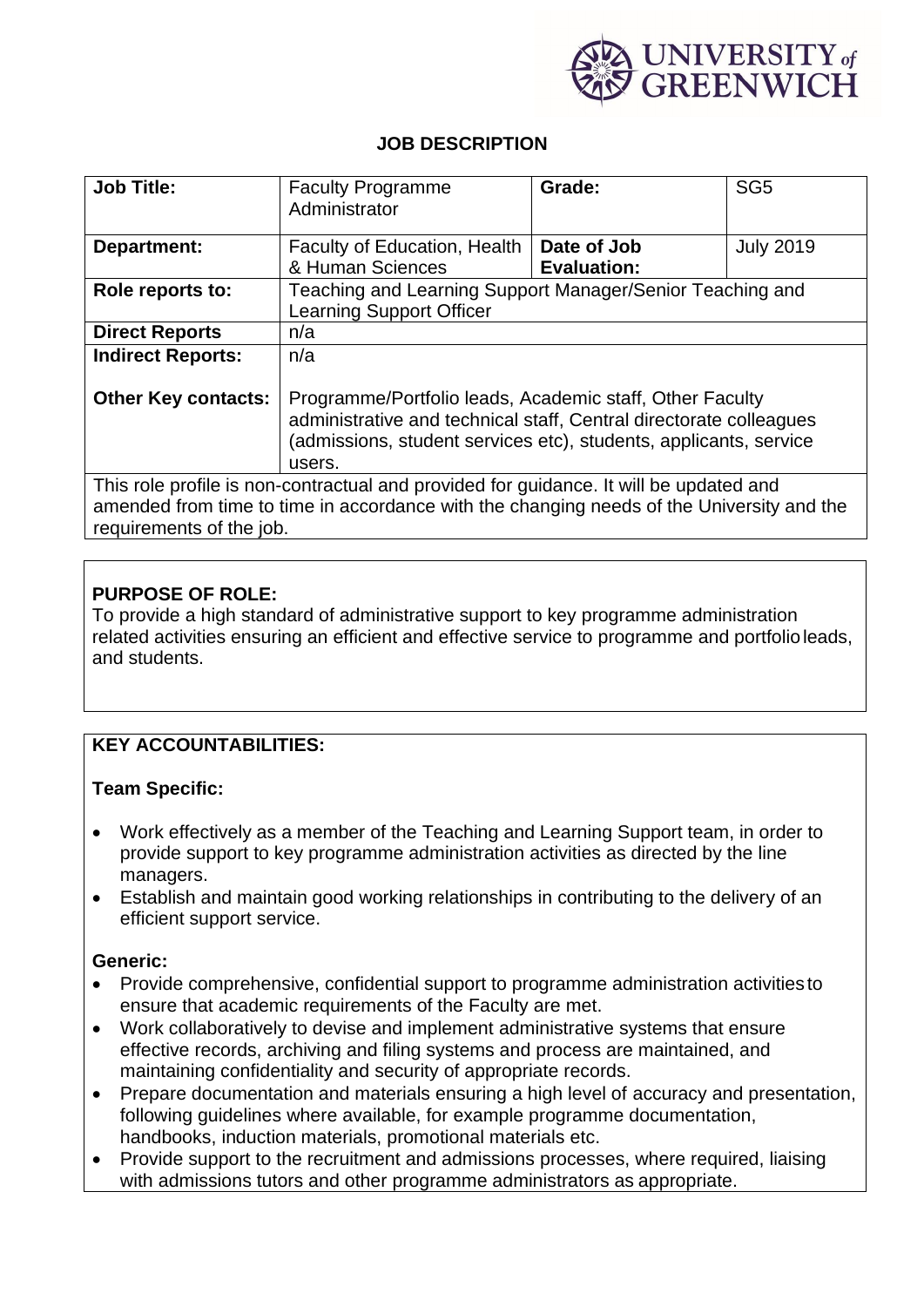

- Contribute to supporting an effective learning and quality provision in accordance with University regulations and requirements, as well as external Professional and Statutory Body requirements.
- Make preparations across a range of key activities, for example open days and recruitment activities, events, new arrivals week, student experience, employability support, programme validations, examinations, PABs and CPD activities.
- Undertake small-scale projects as directed by the Teaching and Learning Support Manager, researching and collating the information required.
- Liaise with internal and external stakeholders as required within the remit of the role.
- Work flexibly, providing cover and collaborative support to other colleagues in the team to meet variations in demand.
- To provide student references in a timely manner.
- To provide classroom lists and student attendance monitoring as directed by academic colleagues.
- To provide administrative support for relevant meetings including PABs and plagiarism meetings and follow up, ensuring that room and catering bookings are made, calendar invitations are sent in good time, and that papers and minutes are circulated in a timely way.
- To use Banner and other university systems, including reporting dashboard as required to support the work of the Faculty.
- To provide assistance to programmes and students with regard to routine Moodle support.
- To assist with key University wide processes as required, for example, clearing, enrolment and graduation.

## **Managing Self:**

- Self-motivated with the ability to work under pressure during peak periods.
- Team-focused, providing support to colleagues and activities as required.
- Develop and maintain positive relationships with a range of stakeholders.
- Responsible for maintaining own continuous development.
- Respond to queries in a timely manner.
- Maintain confidentiality at all times.

## **Core Requirements:**

- Adhere to and promote the University's policies on Equality, Diversity and Inclusion and Information Security;
- Ensure compliance with Health & Safety and Data Protection Legislation;
- Support and promote the University's Sustainability policies, including the Carbon Management Plan, and carry out duties in a resource efficient way, recognising the shared responsibility of minimising the university's negative environmental impacts wherever possible.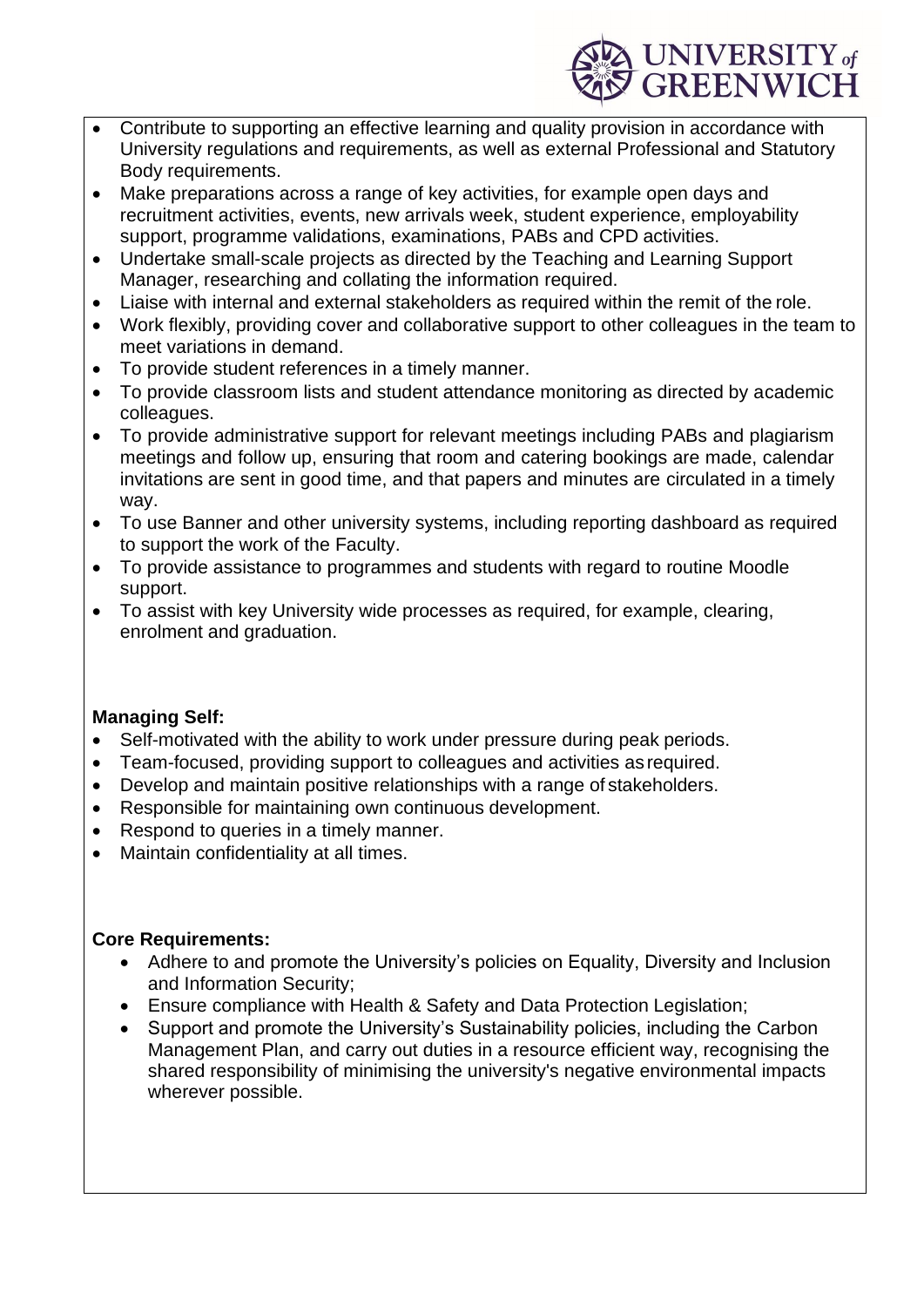

#### **Additional Requirements:**

- On occasions, work outside of normal working hours to support Faculty activities.
- Any other duties as may be reasonably requested by your line manager.
- Willingness to work on any campus.

Undertake any other duties as requested by the FOO or their line manager, commensurate with the grade.

This is a professional, demanding role within a complex organisation with an ambitious strategic plan and agenda for change. The role holder will be expected to show flexibility in working arrangements, including working hours, to ensure that Faculty of Education, Health & Human Science delivers the required level of service.

# **KEY PERFORMANCE INDICATORS:**

- Effective Administrative support, ensuring a positive staff and student experience.
- Timely production and delivery of work, meeting deadlines as required.
- Building effective relationships with key stakeholders.
- Contribution to the team ethos and effectiveness.
- Enquiries responded to in a timely manner.

# **KEY RELATIONSHIPS (Internal & External):**

- Programme/Portfolio leads, academic staff, service users, students/applicants, other administrative and technical staff colleagues.
- External collaborators, consultants and examiners.

| <b>PERSON SPECIFICATION</b>                                                                                                                                                                                                                                                                                  |                                                                                                                                                                                                                                                                                       |  |  |
|--------------------------------------------------------------------------------------------------------------------------------------------------------------------------------------------------------------------------------------------------------------------------------------------------------------|---------------------------------------------------------------------------------------------------------------------------------------------------------------------------------------------------------------------------------------------------------------------------------------|--|--|
| <b>Essential</b>                                                                                                                                                                                                                                                                                             | <b>Desirable</b>                                                                                                                                                                                                                                                                      |  |  |
| <b>Experience</b><br>Administrative experience.<br>$\bullet$<br>Experience of working in a busy office<br>$\bullet$<br>environment<br>Working under pressure<br>$\bullet$<br>Experience servicing committees and<br>$\bullet$<br>minute taking<br>Or considerable proven relevant<br>$\bullet$<br>experience | <b>Experience</b><br>Working in the Higher Education sector or<br>similar environment<br>Experience of using university systems,<br>$\bullet$<br>such as Banner, and reporting<br>dashboards<br>Knowledge of HE institutions and the<br>$\bullet$<br>current challenges in the sector |  |  |
| <b>Skills</b><br>Excellent working knowledge of<br>$\bullet$<br>Microsoft Office, including Word,<br>Excel, PowerPoint, Outlook.                                                                                                                                                                             | <b>Skills</b><br>Able to create reports and compile<br>$\bullet$<br>statistics as required                                                                                                                                                                                            |  |  |